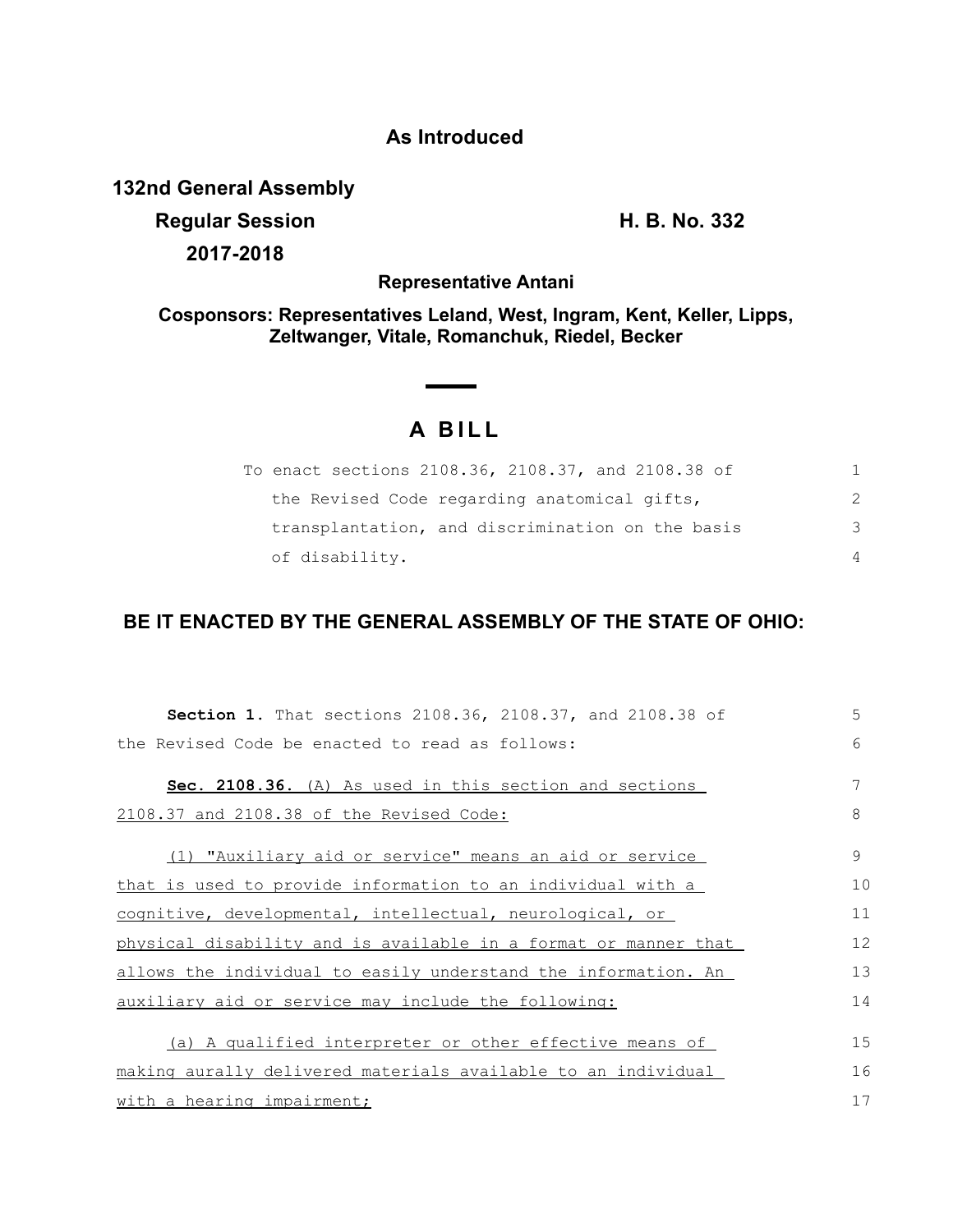|                                                                   | 18 |
|-------------------------------------------------------------------|----|
| (b) A qualified reader, taped text, text in an accessible         |    |
| electronic format, or other effective means of making visually    | 19 |
| delivered materials available to an individual with a visual      | 20 |
| impairment;                                                       | 21 |
| (c) A supported decision-making service, including the            | 22 |
| following:                                                        | 23 |
| (i) The use of an individual to communicate information to        | 24 |
| the individual with a disability, ascertain the wishes of the     | 25 |
| individual, or assist the individual in making decisions;         | 26 |
| (ii) The disclosure of information to a legal quardian,           | 27 |
| authorized representative, or another individual designated by    | 28 |
| the individual with a disability for such purpose, as long as     | 29 |
| the disclosure is consistent with state and federal law,          | 30 |
| including the federal "Health Insurance Portability and           | 31 |
| Accountability Act of 1996," 42 U.S.C. 1320d et seq. and any      | 32 |
| <u>regulations promulgated by the United States department of</u> | 33 |
| health and human services to implement the act.                   | 34 |
| (2) "Covered entity" means any of the following:                  | 35 |
| (a) A licensed health professional as defined in section          | 36 |
| 3721.21 of the Revised Code;                                      | 37 |
| (b) A hospital registered under section 3701.07 of the            | 38 |
| Revised Code or as defined in section 5122.01 of the Revised      | 39 |
| Code;                                                             | 40 |
| (c) An ambulatory surgical facility as defined in section         | 41 |
| 3702.30 of the Revised Code;                                      | 42 |
| (d) A hospice care program as defined in section 3712.01          | 43 |
| of the Revised Code;                                              | 44 |
| (e) A public hospital as defined in section 5122.01 of the        | 45 |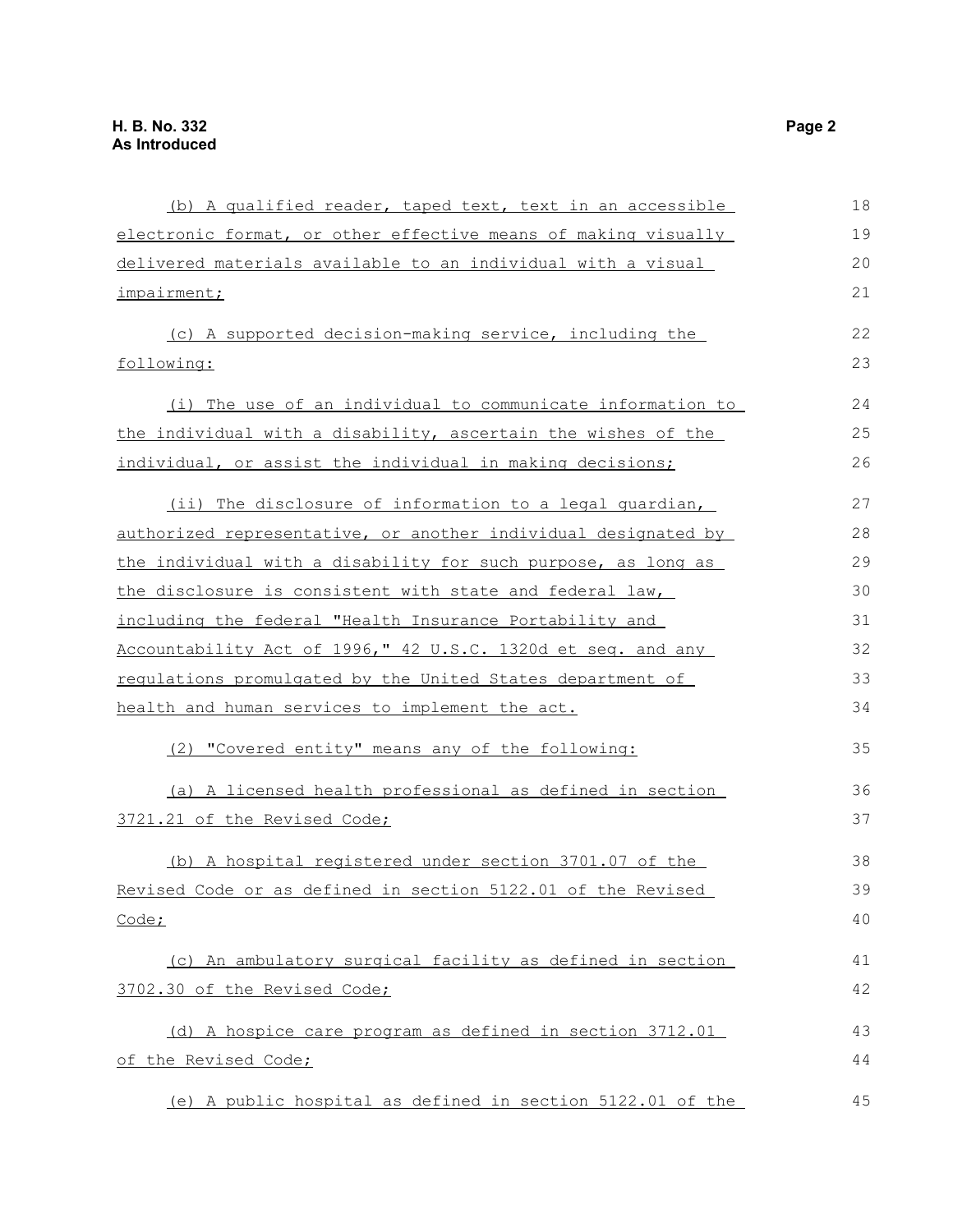| Revised Code;                                                    | 46 |
|------------------------------------------------------------------|----|
| (f) A home, including a nursing home, residential care           | 47 |
| facility, or home for the aging as defined in section 3721.01 of | 48 |
| the Revised Code or a veterans' home operated under Chapter      | 49 |
| 5907. of the Revised Code;                                       | 50 |
| (q) A residential facility as defined in section 5119.34         | 51 |
| or section 5123.19 of the Revised Code;                          | 52 |
| (h) An intermediate care facility for individuals with           | 53 |
| intellectual disabilities as described in section 5124.01 of the | 54 |
| <u>Revised Code;</u>                                             | 55 |
| (i) A long-term care facility as defined in section              | 56 |
| 3721.21 of the Revised Code;                                     | 57 |
| (j) A correctional medical center established by the             | 58 |
| department of rehabilitation and corrections;                    | 59 |
| (k) Any entity responsible for matching anatomical gift          | 60 |
| donors to potential recipients.                                  | 61 |
| (3) "Disability" has the same meaning as in the "Americans       | 62 |
| with Disabilities Act of 1990," 42 U.S.C. 12102.                 | 63 |
| (4) "Qualified recipient" means a recipient who has a            | 64 |
| disability and meets the essential eligibility requirements for  | 65 |
| receipt of an anatomical gift with or without any of the         | 66 |
| following:                                                       | 67 |
| (a) Individuals or entities available to support and             | 68 |
| assist the recipient with an anatomical gift or transplantation; | 69 |
| (b) Auxiliary aids or services;                                  | 70 |
| (c) Reasonable modifications to the policies, practices,         | 71 |
| or procedures of a covered entity, including modifications to    | 72 |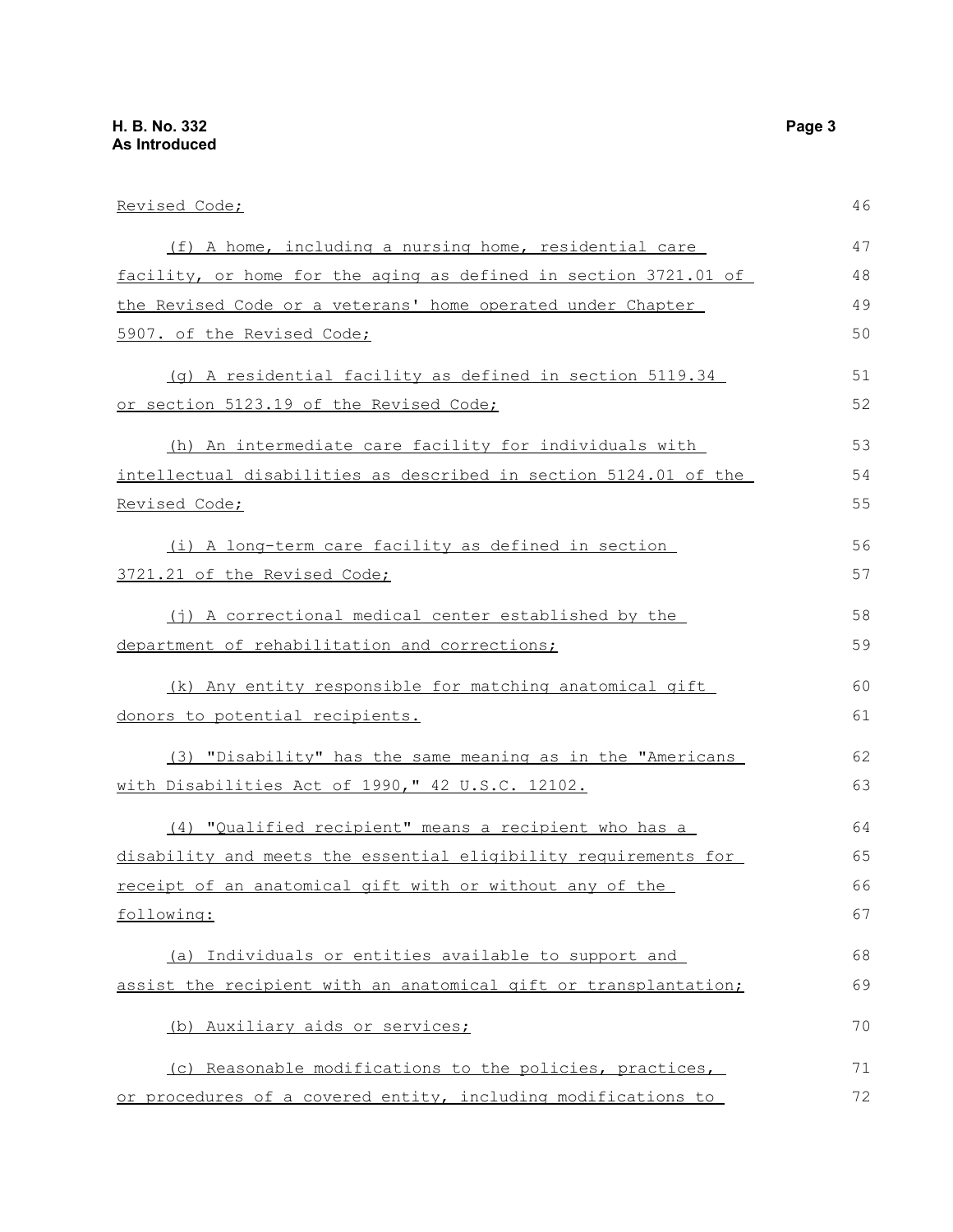| allow for either or both of the following:                      | 73  |
|-----------------------------------------------------------------|-----|
| (i) Communication with one or more individuals or entities      | 74  |
| available to support or assist with the recipient's care after  | 75  |
| surgery or transplantation;                                     | 76  |
| (ii) Consideration of the availability of such individuals      | 77  |
| or entities when determining whether the recipient is able to   | 78  |
| comply with medical requirements following transplantation.     | 79  |
| (B) A covered entity shall not do any of the following          | 80  |
| solely on the basis of an individual's disability:              | 81  |
| (1) Consider a qualified recipient ineligible for               | 82  |
| transplantation or to receive an anatomical gift;               | 83  |
| (2) Deny medical or other services related to                   | 84  |
| transplantation, including evaluation, surgery, and counseling  | 85  |
| and treatment following transplantation;                        | 86  |
| (3) Refuse to refer an individual to a transplant center        | 87  |
| <u>or specialist;</u>                                           | 88  |
| (4) Refuse to place a qualified recipient on an organ or        | 89  |
| <u>tissue waiting list;</u>                                     | 90  |
| (5) Place a qualified recipient at a position on an organ       | 91  |
| or tissue waiting list that is lower than the position at which | 92  |
| the recipient would have been placed if not for the recipient's | 93  |
| disability.                                                     | 94  |
| (C)(1) Subject to division (C)(2) of this section, when         | 95  |
| making treatment recommendations or decisions related to an     | 96  |
| anatomical gift or transplantation, a covered entity may        | 97  |
| consider an individual's disability, if the disability has been | 98  |
| determined by a physician, following an examination of the      | 99  |
| individual, to be medically significant to the provision of an  | 100 |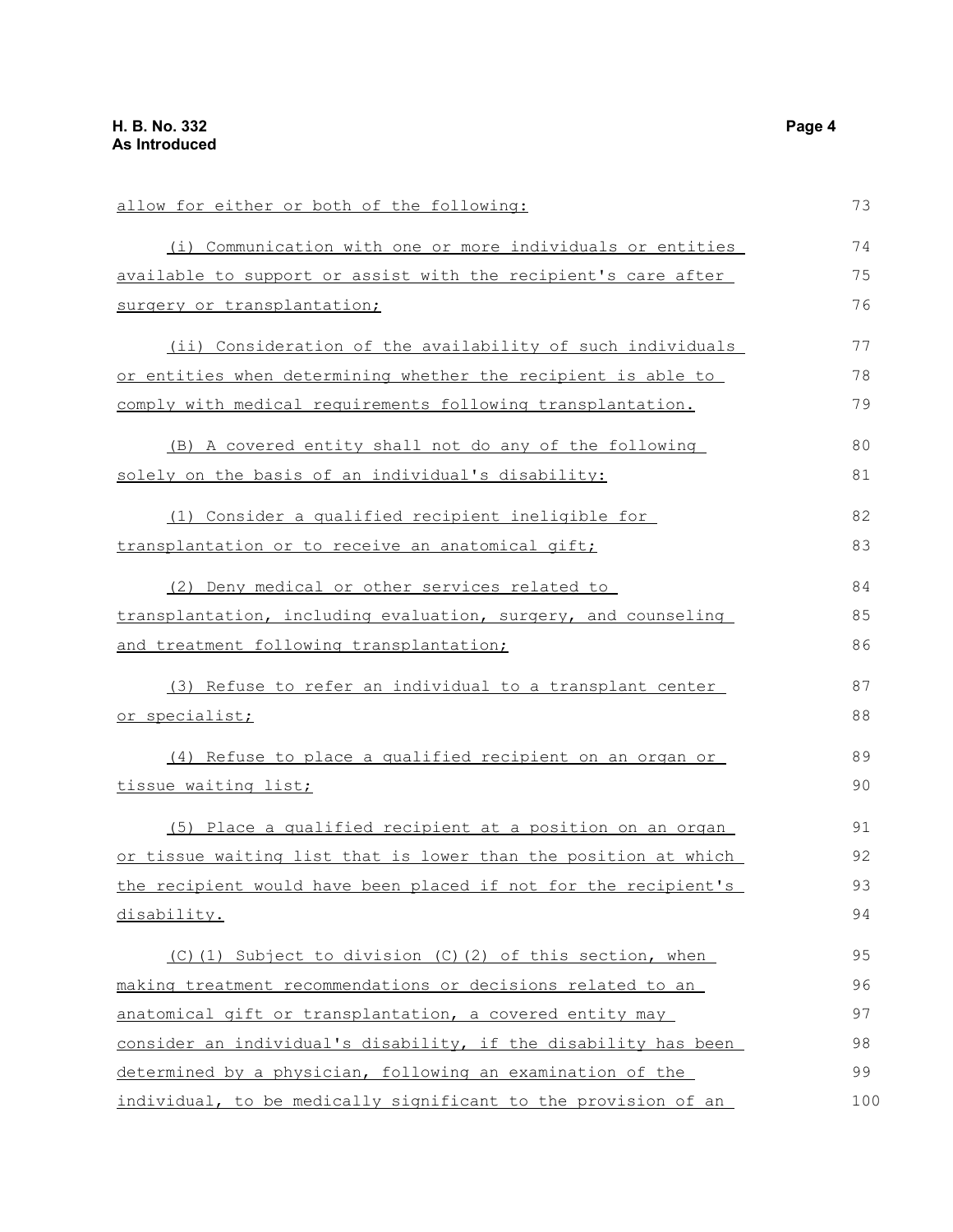## anatomical gift or transplantation.

(2) A covered entity shall not consider the inability to comply with medical requirements following transplantation to be medically significant if a qualified recipient has individuals or entities available to assist in complying with the requirements.

(D) A covered entity shall make reasonable modifications to its policies, practices, or procedures to allow individuals with disabilities access to transplantation-related treatment and services, except when the entity can demonstrate that the modifications would fundamentally alter the nature of the treatment and services. 107 108 109 110 111 112

(E) A covered entity shall take steps as necessary to ensure that individuals with disabilities are not denied transplantation-related treatment and services, including counseling, due to the absence of auxiliary aids and services, except when the entity can demonstrate that the steps would fundamentally alter the nature of the treatment and services offered or result in an undue burden. 113 114 115 116 117 118 119

 **Sec. 2108.37.** Whenever it appears that a covered entity has violated, is violating, or is about to violate section 2108.36 of the Revised Code, the affected individual may commence a civil action for injunctive and other equitable relief against the covered entity. The action shall be commenced in the court of common pleas of the county in which the violation occurred, is occurring, or is about to occur. 120 121 122 123 124 125 126

| In an action commenced under this section, the court shall       | 127 |
|------------------------------------------------------------------|-----|
| schedule a hearing as soon as practicable and shall apply the    | 128 |
| same standards when rendering judgment as would be applied in an | 129 |

101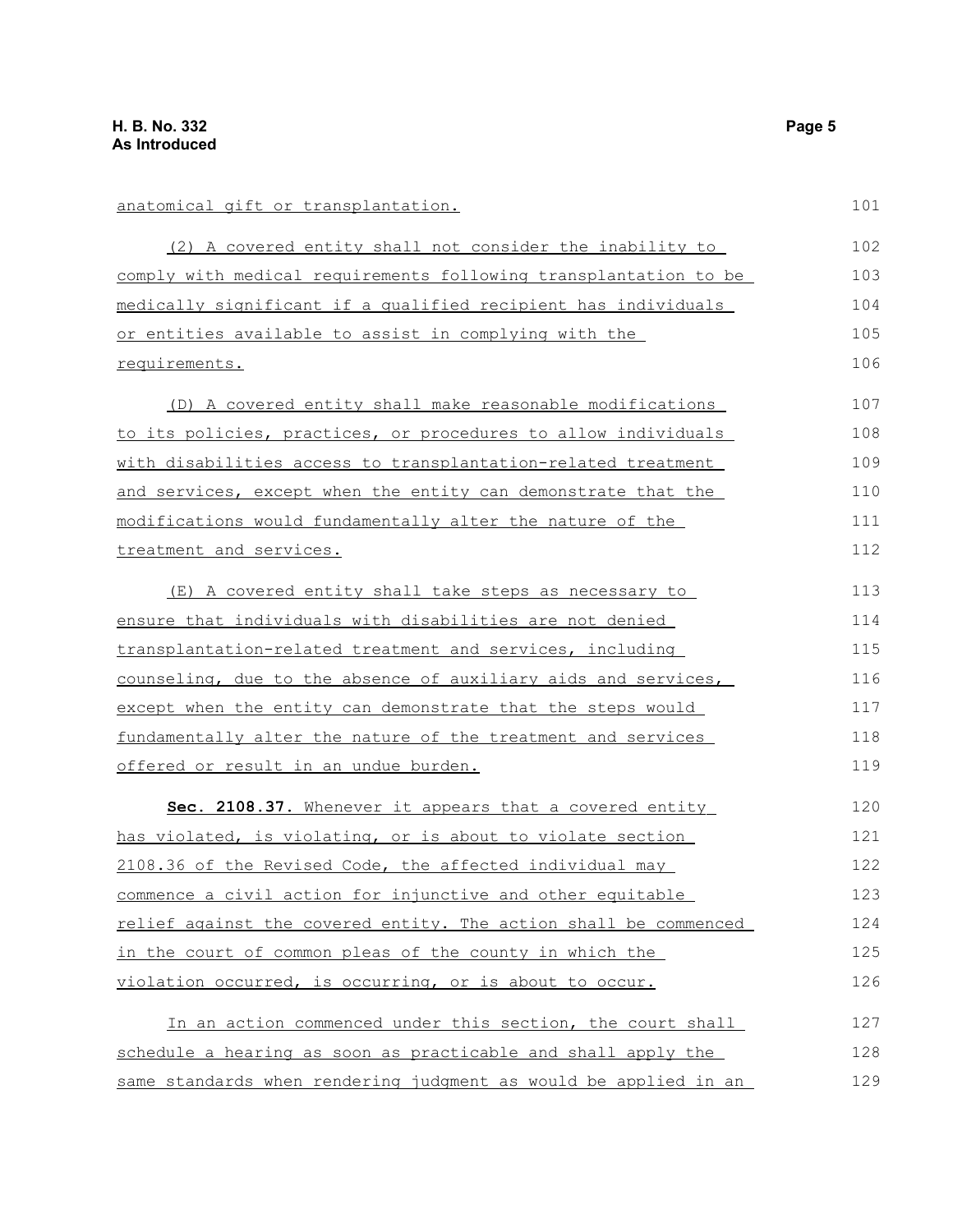| action brought in federal court under the "Americans with        | 130 |
|------------------------------------------------------------------|-----|
| Disabilities Act of 1990," 42 U.S.C. 12101 et seq.               | 131 |
| Sec. 2108.38. (A) As used in this section:                       | 132 |
| (1) "Covered person" means a policyholder, subscriber,           | 133 |
| enrollee, member, or individual covered by a health benefit      | 134 |
| plan.                                                            | 135 |
| (2) "Health benefit plan" means a policy, contract,              | 136 |
| certificate, or agreement offered by a health plan issuer to     | 137 |
| provide, deliver, arrange for, pay for, or reimburse any of the  | 138 |
| costs of health care services, including benefit plans marketed  | 139 |
| in the individual or group market by all associations, whether   | 140 |
| bona fide or not. "Health benefit plan" also means a limited     | 141 |
| benefit plan, except as follows. "Health benefit plan" does not  | 142 |
| mean any of the following types of coverage: a policy, contract, | 143 |
| certificate, or agreement that covers only a specified accident, | 144 |
| accident only, credit, dental, disability income, long-term      | 145 |
| care, hospital indemnity, supplemental coverage, as described in | 146 |
| section 3923.37 of the Revised Code, specified disease, or       | 147 |
| vision care; coverage issued as a supplement to liability        | 148 |
| insurance; insurance arising out of workers' compensation or     | 149 |
| similar law; automobile medical payment insurance; or insurance  | 150 |
| under which benefits are payable with or without regard to fault | 151 |
| and which is statutorily required to be contained in any         | 152 |
| liability insurance policy or equivalent self-insurance; a       | 153 |
| medicare supplement policy of insurance, as defined by the       | 154 |
| superintendent of insurance by rule, coverage under a plan       | 155 |
| through medicare, medicaid, or the federal employees benefit     | 156 |
| program; any coverage issued under Chapter 55 of Title 10 of the | 157 |
| United States Code and any coverage issued as a supplement to    | 158 |
| that coverage.                                                   | 159 |